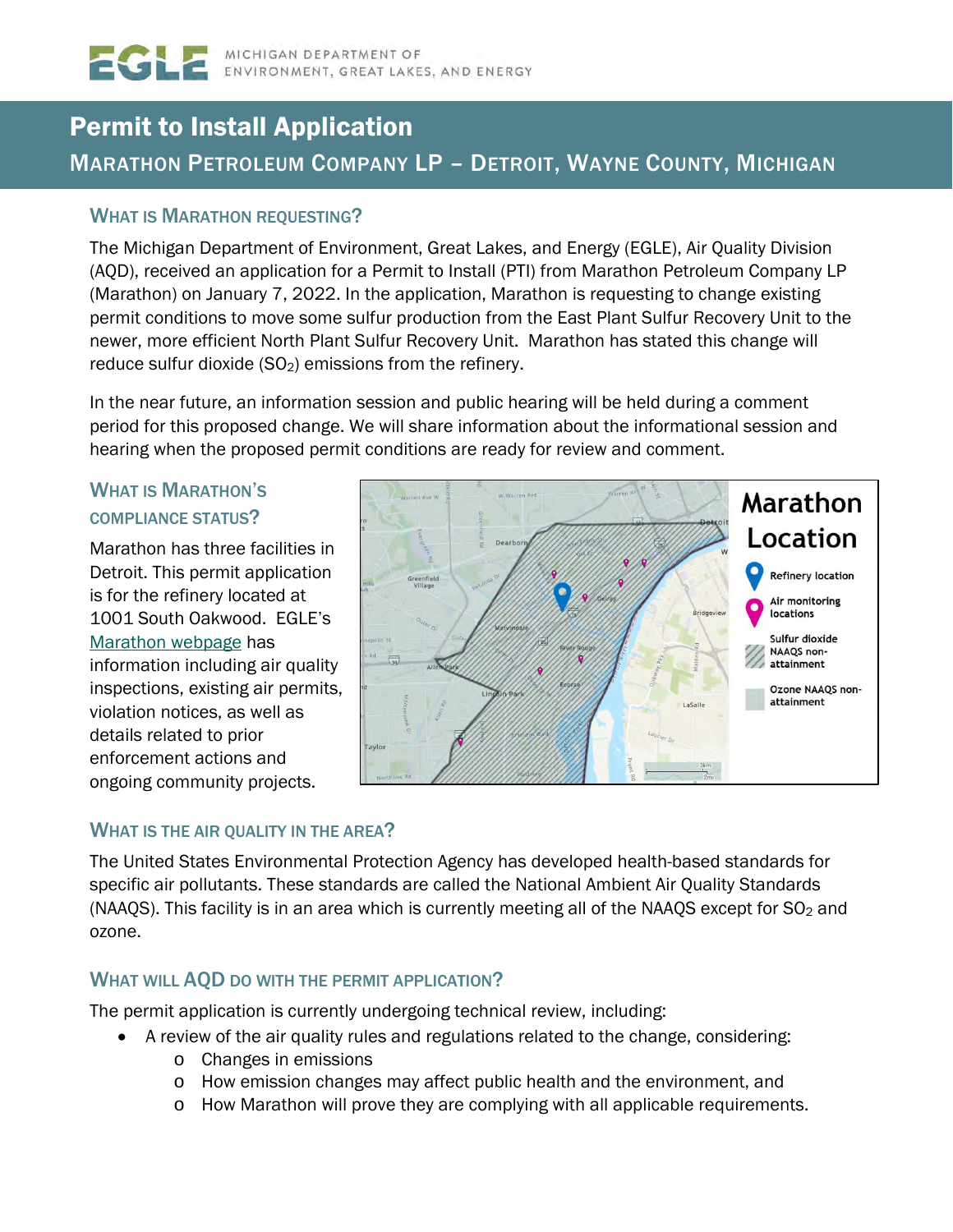- An air modeling demonstration for  $SO<sub>2</sub>$  emissions was performed by Marathon and will be reviewed by AQD modeling staff. An air model is a computer simulation which shows where pollutant impacts may occur to ensure air quality standards would be met.
- A review of health-based levels for additional pollutants referred to as toxic air containments (TACs) under AQD's Air Toxics rules.
- A thorough review of proposed conditions by the air inspector.

If you would like more information regarding the application and the review, please contact the permit engineer, Mr. Andrew Drury, at [DruryA@Michigan.gov](mailto:DruryA@Michigan.gov) or 517-648-6663. The air permit [application M](https://www.deq.state.mi.us/aps/downloads/permits/Marathon/APP-2022-0004/APP-2022-0004-SRU-Op-PTI%20App-Support.pdf)arathon submitted in January 2022 is available to view. If more information is received related to the application, it will be added to the website.

### HOW CAN THE PUBLIC GET INVOLVED WITH THIS APPLICATION?

After the application has been reviewed and if the request can comply with ALL rules and regulations associated with the request, a draft permit will be written and shared. Part of sharing the permit is holding a public comment period and an information session and public hearing. The public comment period will be at least 30-days long and will be announced in a local newspaper, the **EGLE** [Calendar,](https://www.michigan.gov/EGLEcalendar) on the [Air Quality Public Notice page](https://www.michigan.gov/EGLEAirPublicNotice) and through our [email subscriber list.](https://public.govdelivery.com/accounts/MIDEQ/subscriber/new)

Comments are an important part of the public process and can have positive impacts on the final decision. During the public comment period, the public will be able to comment on any part of the proposed permit. All comments are accepted and encouraged. We welcome comments in support or

| What we can<br>consider                | What we can't<br>consider                                |
|----------------------------------------|----------------------------------------------------------|
| Technical<br>mistakes in the<br>review | Air, land, or water<br>issues not part of<br>the project |
| Grammar and<br>spelling mistakes       | Indoor air<br>pollution                                  |
| Other rules the<br>action should       | Traffic<br>Noise and lights                              |
| consider and why<br>Why the action     | Zoning issues                                            |
| will not follow the<br>rules           | Anything<br>unrelated to the<br>project                  |

opposition to any proposed permit, but these comments cannot be considered in the final decision.

### HOW CAN I STAY INFORMED?

When the public comment period for the proposed permit is opened, we share information on the [Air Quality Public Notice page.](https://www.michigan.gov/EGLEAirPublicNotice) This page is designed to help the public take part in the public



comment period effectively. We will provide a summary of the proposed permit and other air quality information, as well as technical details about the review of the application and the development of the proposed permit. If you are not already signed up to get notifications, you can [sign up for email updates](https://public.govdelivery.com/accounts/MIDEQ/subscriber/new) to get information on air quality and any other topics of interest.